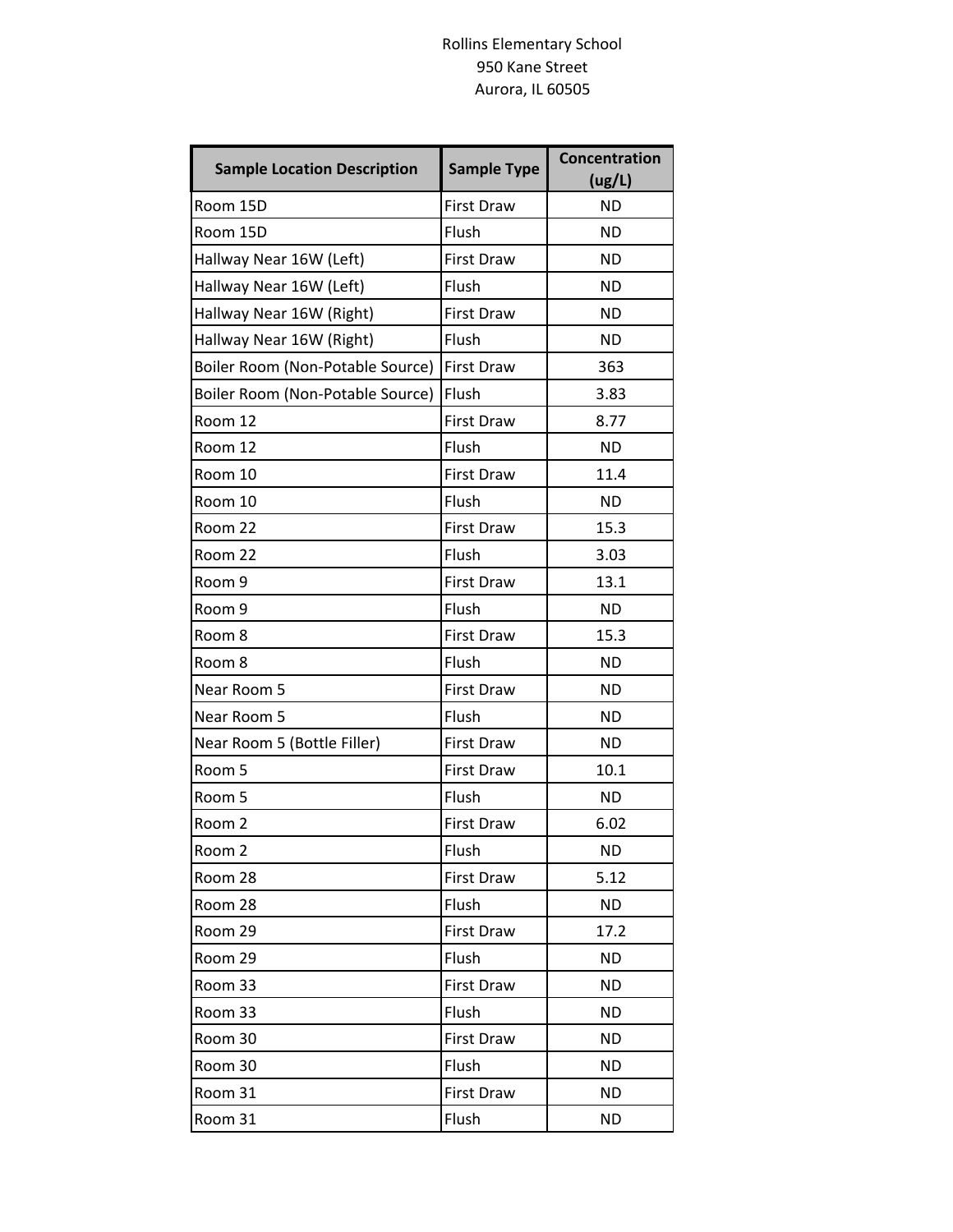## Rollins Elementary School 950 Kane Street Aurora, IL 60505

| <b>Sample Location Description</b> | <b>Sample Type</b> | <b>Concentration</b><br>(ug/L) |
|------------------------------------|--------------------|--------------------------------|
| Room 32                            | <b>First Draw</b>  | <b>ND</b>                      |
| Room 32                            | Flush              | <b>ND</b>                      |
| Near Room 122 (Left)               | <b>First Draw</b>  | <b>ND</b>                      |
| Near Room 122 (Left)               | Flush              | <b>ND</b>                      |
| Near Room 122 (Right)              | <b>First Draw</b>  | <b>ND</b>                      |
| Near Room 122 (Right)              | Flush              | <b>ND</b>                      |
| Near Room 120 (Left)               | <b>First Draw</b>  | <b>ND</b>                      |
| Near Room 120 (Left)               | Flush              | ND                             |
| Near Room 120 (Right)              | <b>First Draw</b>  | <b>ND</b>                      |
| Near Room 120 (Right)              | Flush              | <b>ND</b>                      |
| Room 120 - Nurse's Office          | <b>First Draw</b>  | <b>ND</b>                      |
| Room 120 - Nurse's Office          | Flush              | <b>ND</b>                      |
| <b>Room 109</b>                    | <b>First Draw</b>  | 7.85                           |
| <b>Room 109</b>                    | Flush              | <b>ND</b>                      |
| <b>Room 117</b>                    | <b>First Draw</b>  | 17.4                           |
| <b>Room 117</b>                    | Flush              | <b>ND</b>                      |
| <b>Room 116</b>                    | <b>First Draw</b>  | 56.1                           |
| <b>Room 116</b>                    | Flush              | 19.5                           |
| <b>Room 115</b>                    | <b>First Draw</b>  | 9.35                           |
| <b>Room 115</b>                    | Flush              | <b>ND</b>                      |
| <b>Room 114</b>                    | <b>First Draw</b>  | 10.5                           |
| <b>Room 114</b>                    | Flush              | <b>ND</b>                      |
| <b>Room 111</b>                    | <b>First Draw</b>  | 2.9                            |
| <b>Room 111</b>                    | Flush              | <b>ND</b>                      |
| Room 112                           | First Draw         | 2.23                           |
| <b>Room 112</b>                    | Flush              | <b>ND</b>                      |
| <b>Room 103</b>                    | <b>First Draw</b>  | 12.5                           |
| Room 103                           | Flush              | ND.                            |
| Room 101                           | <b>First Draw</b>  | 13.7                           |
| Room 101                           | Flush              | ND.                            |
| <b>Room 102</b>                    | <b>First Draw</b>  | 12.7                           |
| Room 102                           | Flush              | <b>ND</b>                      |
| <b>Room 131</b>                    | <b>First Draw</b>  | 9.55                           |
| <b>Room 131</b>                    | Flush              | <b>ND</b>                      |
| <b>Room 132</b>                    | <b>First Draw</b>  | 15                             |